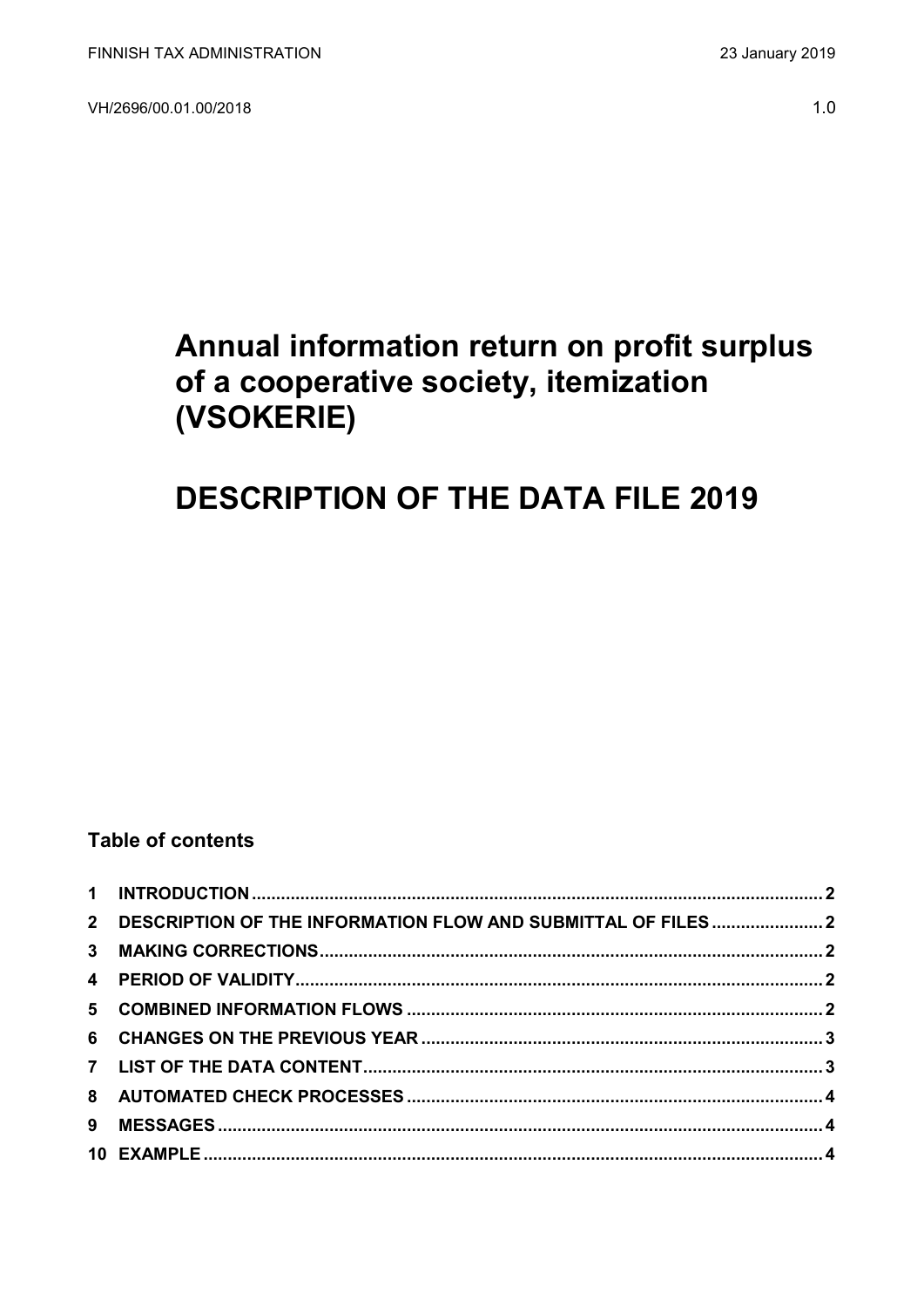# **Version history**

| <b>Date</b> | <b>Version</b> | <b>Description</b>                                       |
|-------------|----------------|----------------------------------------------------------|
| 23.1.2019   | 1.0            | First release concerning the 2019 taxable year.          |
| 23.4.2019   |                | Some corrections were made to 7 List of the data content |

#### <span id="page-1-0"></span>**1 INTRODUCTION**

This guidance explains the structure of the required inbound file and the check procedures that follow. For more information, see tax.fi > About us > Information and material on taxation > IT developers > e-Filing guidance > Electronic filing of information returns General description.

#### <span id="page-1-1"></span>**2 DESCRIPTION OF THE INFORMATION FLOW AND SUBMITTAL OF FILES**

**Cooperatives that distribute profit surplus** to their shareholders must report the payments every year, so as to give details on all **amounts of surplus that become available to their beneficiary for cash payment** even if the beneficiary didn't yet accept payment.

You must file your information return electronically if you had more than five (5) recipients of payments. However, the requirement to use e-filing does not concern physical persons and estates of deceased physical persons unless they operate a trade, business, or an agricultural farm/forestry farm.

However, situations of substitute surplus—where profit surplus amounts are being paid on a share that has been lent—involve reporting on another tax form (Form 7847).

For more information and instructions, go to the 'Annual Information Returns' pages of the Website > Forms > Annual information.

For more information on how filers must identify themselves electronically, on the requirements on Katso ID and Katso Role, and on the information flow's check routine for authorizations, click [here.](https://www.ilmoitin.fi/webtamo/sivut/IlmoituslajiRoolit?kieli=en&tv=VSOKERIE)

#### <span id="page-1-2"></span>**3 MAKING CORRECTIONS**

For more information, see tax.fi > About us > Information and material on taxation > IT developers > e-Filing guidance > Making corrections to e-filed submittals of information returns.

#### <span id="page-1-3"></span>**4 PERIOD OF VALIDITY**

This specification sets out the requirements of file formatting that come into force 29 January 2019 and continue to be in force until a new version of this specification is released.

For deadline dates for filing, see tax.fi > Verohallinto > Tietoa verotuksesta > Ohjelmistokehittäjät > Aikataulut (Available in Finnish and Swedish).

#### <span id="page-1-4"></span>**5 COMBINED INFORMATION FLOWS**

You may send us the following flows in the same computer file as you are sending your VSOKERIE flow:

VSOKVYHT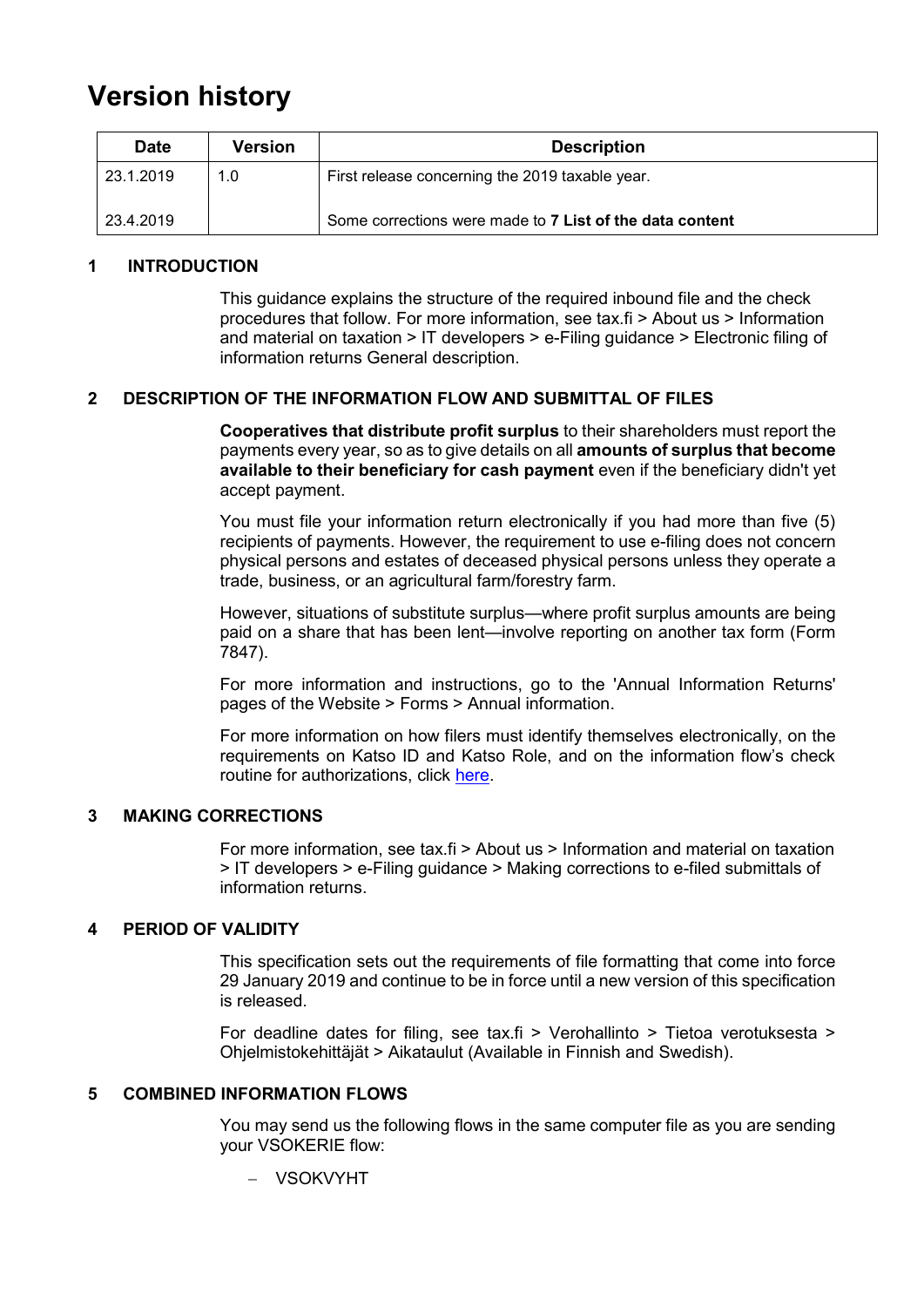#### <span id="page-2-0"></span>**6 CHANGES ON THE PREVIOUS YEAR**

| <b>Version</b> | <b>Data Name</b> | Data element                                                       | <b>Description</b>                                    |
|----------------|------------------|--------------------------------------------------------------------|-------------------------------------------------------|
| 1.0            | 15-18/058        | Year of payment                                                    | Year changed                                          |
|                | 20-30/010        | Business ID of the cooperative society<br>that distributes surplus | Data format changed<br>YTUNNUS $\rightarrow$ YTUNNUS2 |
|                | 140-152/080      | Account operator's Business ID                                     | Data format changed<br>YTUNNUS → TIHOYHTEISO          |

### <span id="page-2-1"></span>**7 LIST OF THE DATA CONTENT**

| Position   Code   P/V |     |           | T           | L/T    | <b>Description</b>                                                             | Format                   | <b>Permissible</b><br>values |
|-----------------------|-----|-----------|-------------|--------|--------------------------------------------------------------------------------|--------------------------|------------------------------|
| $1 - 8$               | 000 | P         | T           |        | File identifier                                                                | AN8                      | <b>VSOKERIE</b>              |
| 10                    | 082 | V         |             |        | Deletion                                                                       | A1                       | D                            |
| $12 - 13$             | 084 | P         | $\mathsf T$ |        | Type of Payment                                                                | N <sub>2</sub>           | 05,06                        |
|                       |     |           |             |        | 05 = Profit surplus                                                            |                          |                              |
|                       |     |           |             |        | 06 = Distribution of retained earnings of the                                  |                          |                              |
|                       |     |           |             |        | cooperative, taxable as a surplus distribution                                 |                          |                              |
| $15 - 18$             | 058 | P         | Τ           | $\ast$ | Year of payment                                                                | <b>VVVV</b>              | 2019                         |
|                       |     |           |             |        | The calendar year when the surplus becomes                                     |                          |                              |
|                       |     |           |             |        | available for payment to its beneficiary. For more                             |                          |                              |
|                       |     |           |             |        | information, see section 2 and the guidance for<br>completing the return form. |                          |                              |
| 20-30                 | 010 | P         | Τ           | $\ast$ | Business ID of the cooperative society that YTUNNUS2                           |                          |                              |
|                       |     |           |             |        | distributes surplus                                                            |                          |                              |
| 32-35                 | 207 | P         | Τ           | $\ast$ | The tax year for which the surplus was distributed                             | <b>VVVV</b>              |                              |
| 37-44                 | 211 | P         | T           | $\ast$ | Date of the decision to distribute profit surplus                              | <b>PPKKVVVV</b>          |                              |
| 46-53                 | 212 | P         | T           | $\ast$ | Date from which profit surplus has been ready for PPKKVVVV                     |                          |                              |
|                       |     |           |             |        | payment                                                                        |                          |                              |
| 55                    | 210 | P         |             | Н      | Type of the cooperative, valid on the day when AN1                             |                          | J, M, S                      |
|                       |     |           |             |        | decision to distribute surplus was made:                                       |                          |                              |
|                       |     |           |             |        | J = Listed (under §33e.7 and §33a.2, Income Tax Act)                           |                          |                              |
|                       |     |           |             |        | $M =$ Other cooperative with at least 500 members                              |                          |                              |
| 57-67                 | 083 | ${\sf P}$ | $\mathsf T$ | $\ast$ | $S =$ Other cooperative with less than 500 members                             |                          |                              |
|                       |     |           |             |        | Beneficiary's Business ID/personal identity code                               | YTUNNUS  <br><b>HETU</b> |                              |
| 69-92                 | 085 | V         | ET          | $\ast$ | Beneficiary's name                                                             | AN24                     |                              |
|                       |     |           |             | V/P    |                                                                                |                          |                              |
| 93-106                | 234 | P         |             |        | Amount of (gross) profit surplus                                               | R11,2                    |                              |
| 107-120               | 235 | V         |             |        | Amount of tax withheld on profit surplus                                       | R11,2                    |                              |
| 121-134               | 240 | V         |             | Н      | Amount of equity shares in a cooperative society R11,2                         |                          |                              |
|                       |     |           |             |        | See Instructions for filling out the form.                                     |                          |                              |
| 136                   | 237 | V         |             |        | Carries YEL/MYEL pension insurance                                             | N1                       | 0,1                          |
|                       |     |           |             |        | $(0=No, 1=Yes)$                                                                |                          |                              |
| 138                   | 241 | V         |             | Н      | Deductible for the cooperative society.                                        | N1                       | 0,1                          |
|                       |     |           |             |        | $(0=No, 1=Yes)$                                                                |                          |                              |
| 140-152               | 080 | V         | T           |        | See Instructions for filling out the form.<br>Account operator's Business ID   | <b>TIHOYHTEISO</b>       |                              |
| 153-250               |     |           |             |        | Reserve space                                                                  |                          |                              |
|                       |     |           |             |        |                                                                                |                          |                              |
| 251-285               | 048 | P         |             |        | Software application that produced this file                                   | AN35                     |                              |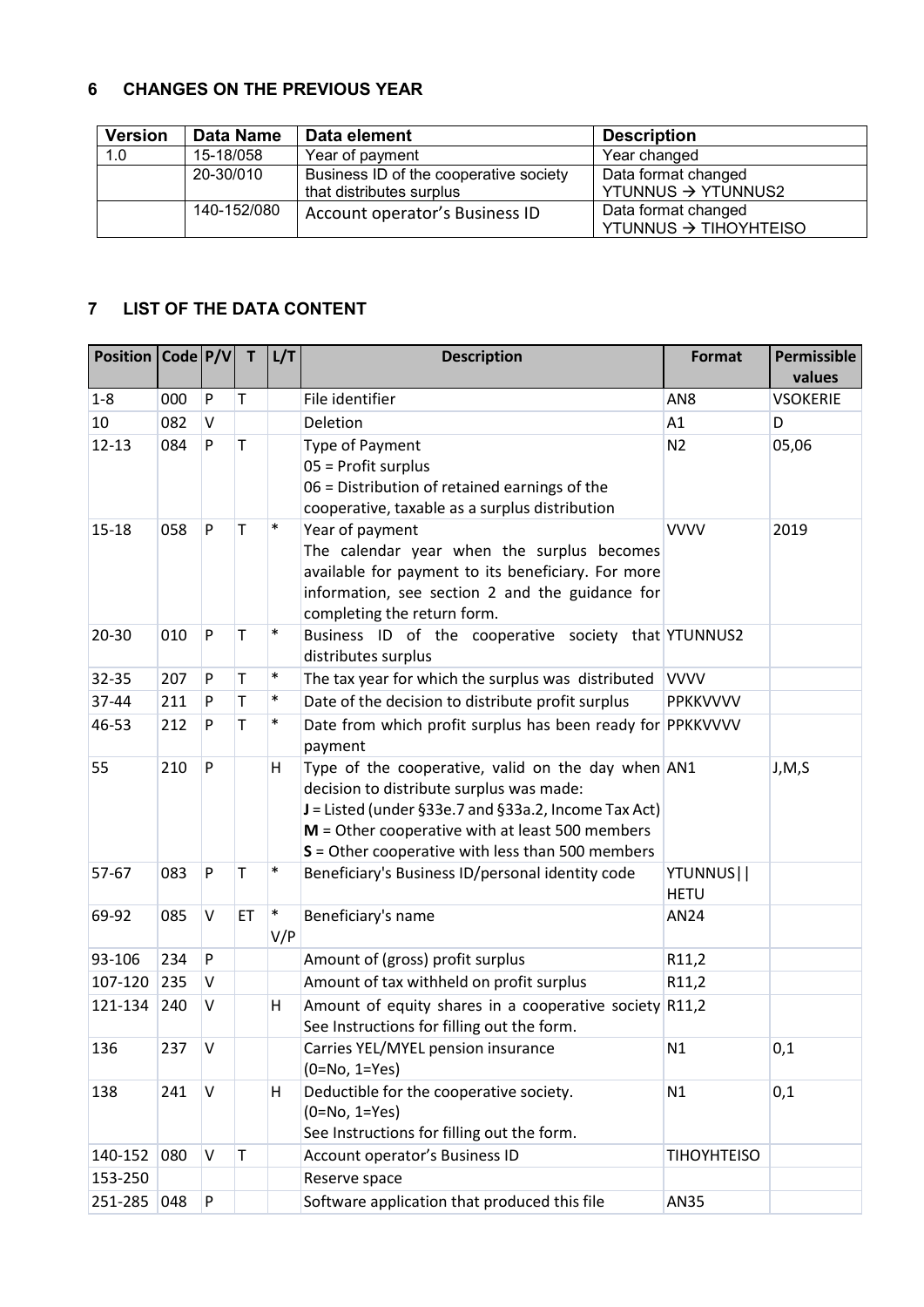| 287-300 | 198 | D | Software-generated timestamp | <b>DDMMYYYY</b><br><b>HHMMSS</b> |  |
|---------|-----|---|------------------------------|----------------------------------|--|
|         | 999 | D | Final identifier             | N8                               |  |

#### <span id="page-3-0"></span>**8 AUTOMATED CHECK PROCESSES**

| New /   | Code | <b>Description of Calc. Rule / Check</b>                                       |
|---------|------|--------------------------------------------------------------------------------|
| Changed |      |                                                                                |
|         | 207  | #1062; Invalid input: The tax year for which the surplus is distributed (207)  |
|         | 058  | must be the same year as the Year of payment (058) or an earlier year, and it  |
|         | 211  | must also be the same or an earlier year in relation to Date of decision to    |
|         | 212  | distribute surplus (211) and Date from which profit surplus has been ready for |
|         |      | payment (212).                                                                 |
|         | 211  | #1063; Invalid input: You must enter the same or earlier Date of the decision  |
|         | 212  | to distribute surplus (211) as the Date when the surplus has been ready for    |
|         |      | payment (212).                                                                 |
|         | 085  | #1060; Beneficiary's name (085) is a mandatory field because you have          |
|         | 083  | entered a dummy identity code in the Personal ID or Business ID (083) field.   |

#### <span id="page-3-1"></span>**9 MESSAGES**

| New /<br>Changed | Code              | Description of Calc. Rule / Check                                                                                                                                                                                                                                                                                                                                                                                                                                                 |
|------------------|-------------------|-----------------------------------------------------------------------------------------------------------------------------------------------------------------------------------------------------------------------------------------------------------------------------------------------------------------------------------------------------------------------------------------------------------------------------------------------------------------------------------|
|                  | 210<br>240<br>241 | This message appears if 'S' is the value of Type of cooperative (210) but<br>Amount of equity shares in the cooperative (240) or Deductible for the<br>cooperative (0=No, 1=Yes) (241) are not populated.                                                                                                                                                                                                                                                                         |
|                  |                   | #1061;<br>Cooperatives that are not Listed and have fewer than 500 members (the value<br>of Cooperative Type (210) is S) must report the amount booked as equity at<br>the end of the previous accounting period. However, this information is not<br>mandatory if the surplus distribution is a tax-deductible expense for the<br>cooperative or if the beneficiary is a corporate entity or a benefit under joint<br>administration. See Instructions for filling out the form. |

### <span id="page-3-2"></span>**10 EXAMPLE**

This example represents a VSOKERIE filing created by the Accounting Pro software application (048) — an itemization of a beneficiary who receives surplus.

Profit surplus payment (084) relating to the 2019 year (058), distributed by the cooperative with Business ID 1234567-8 (010). The tax year from which the surplus originates is 2019 (207), Date of the decision to distribute it is 28022019 (211) and the Date when it is available for cash payment is 01042019 (212). Cooperative Type (210) is Other with less than 500 members, Beneficiary's personal identity code (083) is 131052-000T, the (gross amount of) surplus is €3000, tax withheld (235) is €225 and the amount booked as equity (240) of the shares of the cooperative equals €1,000. This surplus distribution is a deductible expense for the cooperative (241) This itemization is number 1, which is also the value of the final identifier (999) on the last line.

000:VSOKERIE 084:05 058:2019 010:1234567-8 207:2019 211:28022019 212:01042019